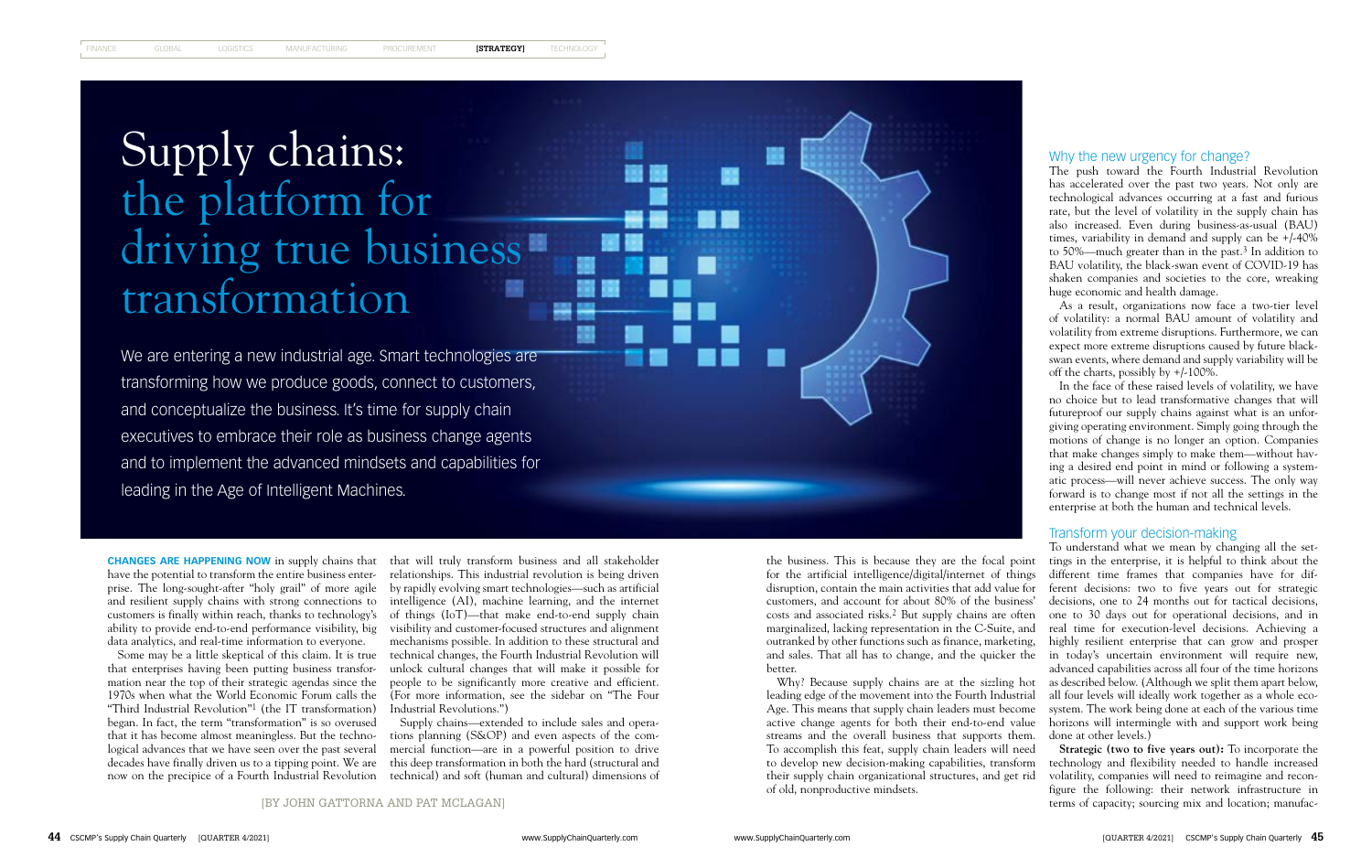turing capacity and location; and strategic partnerships with logistics providers. To do this right, enterprises need to segment their target markets more precisely along *buying-behavior* lines and ensure that their internal capabilities are fully aligned with those behaviors.

**Tactical (one to 24 months out):** Companies will need to support their classic S&OP processes by developing tactical scenario-testing capabilities for use in times of serious disruption, when conventional forecasting processes become unworkable and unreliable. We are talking here about modeling different possible demand scenarios to try to understand how to run the business in such volatile operating environments. This new capability will allow the enterprise to become more agile and resilient.

**Operational (one to 30 days out):** To better serve their customers, enterprises will need to develop the ability to make day-to-day allocation decisions based on a predefined buying-behavior segmentation regime. This capability requires end-to-end digitization that provides full visibility of the operation and enables faster, real-time decision-making. The faster decision-making, in turn, greatly enhances the resilience of the entire enterprise.

**Execution (live, in real time):** Enterprises will need logical capabilities (supported by the appropriate mix At the same time that enterprises are transforming their decision-making capabilities to better fit the emerging Fourth Industrial Age, they also need to be transforming how they structure their supply chains. New technoand timing of the above described decision-making capabilities) allow for more customer-aligned structures. Clearly, the "one-size-fits-all" supply chain model tradi-

to deploy a control tower to monitor all orders in the system, from the exact time of order receipt through to final delivery to customers. The control tower should

provide real-time alerts when delivery promises are at risk. The control tower will monitor external risks (such as port and shipping delays) and factor these into the overall alert system. IoT-driven tracking and tracing, along with blockchain-based provenance and security measures, will also be part of this complete service package for customers.

Smart technologies, such as digitization, big data, and AI, are also transforming *how* decisions are made. More people—no matter what their roles are—can now have real-time access to the information and perspectives that they need to do their job. As a result, individuals and teams will be better able to manage themselves, work together, and make the types of decisions described above without guidance from management. Enterprises will no longer need to rely on the traditional organizational chart and cascading orders to ensure that the entire operation's decisions are aligned around its goals.

## Structural transformation

tionally adopted by enterprises through the turn of the century is flawed. It assumes that all customers have the same underlying buying behaviors or expectations. We know this is not true, of course. It never was. But what is the alternative?

Our initial research across three decades in multiple industries and geographies surfaced 16 archetypal customer-buying behaviors. Additional field investigations showed that these 16 could be condensed into five dominant customer configurations that account for up to 80% of the demand patterns in a given product-market combination. (See the sidebar on the "Five customer configurations" for more detail.) From that research was born the idea of designing enterprise supply chains from the "outside-in" along the lines suggested by customer demand patterns. Each configuration would have operating properties and capabilities that deliver value propositions in a precise and aligned way that matches the specific customer-buying pattern identified in the target market. These customer-focused supply chains would replace the more traditional supply chain structure that is organized around functional silos and management hierarchies.

As Figure 1 shows, these customer-focused supply chains are more aptly called *value streams* because they flow horizontally across the organization and external players, accumulating value along the way. Value streams are also a more accurate way to describe the main organizing principle of the 21st century enterprise (providing value to the customer).

Employment opportunities increased, and people moved from the digital, biological, and physical, this revolution—via AI, IoT, **Fourth Industrial Revolution:** Driven by the merging of cybernetics, big data capabilities, bionics, and more—infuses intelligence into everything. It is creating exponential increases in the amount of information as well as new information combinations. These innovations are radically changing work requirements and human and machine relationships. Ultimately, it is challenging views of what it means to be human. Because this revolution could potentially pit human and machine intelligence and control against each other, it presents an existential opportunity or threat, unlike previous industrial revolutions.

## **[THE FIVE CUSTOMER** CONFIGURATIONS]

Thinking in terms of customer value streams, however, has implications for future organizational structures and governance. Enterprises will need to ensure that the decisions that they make across all four time horizons support this value stream orientation. Furthermore, they will need to ensure that the value streams are supported by ever-evolving functional expertise, big data, and relationship management.

## Mindsets: the last barrier

Enterprises are already redesigning their organizations Segment to bring the customer value stream to the foreground, **WIN TOGETHER** and those redesign efforts are being shaped by digiti-Segment zation in the supply chain. These structural and tech-Marketing Logistics Finance Procurement  $\equiv$ Sales Procurement Production Production nological changes are finally creating the conditions for the culture change that organizations have sought in vain for the last half-century: the realization of an organization that is adaptive, resilient, innovative, and customer-centric. In other words, an organization that [SOURCE: GATTORNA ALIGNMENT FIELDWORK, 2018] functions as a living system—not just a mechanical one. Leaders and the workforce are generally aware of the culture changes needed to unleash the potential of their in more participatory, less hierarchical environments. new technologies and customer value stream structure. At this point, it's *mindsets* that are preventing break-At the same time, everyone in the business has been through. As the comic strip character Pogo famously building skills for dealing with change and operating said: "We have met the enemy and he is us (sic)."



## [THE FOUR INDUSTRIAL REVOLUTIONS]

Three periods of technological innovation have launched industrial revolutions that fundamentally changed the impact, reach, and operating models of human economic enterprises, transforming societies as a result. Artificial intelligence (AI), the internet of things (IoT), cloud computing, social media, and mobile smart technology are driving us into a fourth, which will be even more transformational. The World Economic Forum identifies these four eras as follows:

**First Industrial Revolution:** Driven by steam, it enabled better and faster transportation, launched machine-powered factories, and accelerated many phases of production. farms to factory locations, changing society as a result.

**Second Industrial Revolution:** Driven by electricity, gas, and oil, it enabled more sophisticated and faster machines and freed factories to be built anywhere, not just near water sources. This accelerated the migration of people into cities, creating larger urban markets, and led to the invention of the automobile. New power sources made it possible to light homes and factories day and night and to bring labor saving power to home and work tools. A frequent industrial goal during this era was to eliminate variability in production by

breaking human work into repetitive segments, coordinated by increasingly deeper hierarchies.

**Third Industrial Revolution:** Driven by information technology (IT)—computers, digitization, and advanced communication technology—this revolution made robots, electronic systems, automation, biotechnology, and the internet possible. In this revolution, global activities and interactions are locally visible, and people everywhere can connect anywhere—with major implications for personal, business, and societal evolution.

Based on the field work and research conducted by the business management consultancy Gattorna Alignment, we have identified five dominant customer segments:

1. The **solutions segment** comes into play when customers experience unexpected and unplannable disruptions and expect the supplier to come up with a creative solution, at any price.

2. The **dynamic segment** is one where customers are focused on rapid response to unpredictable demand. These customers are typically opportunistic and very demanding, with little interest in collaboration. This segment needs to be served by an agile supply chain that has embedded redundant capacity (in various forms).

3. The **accumulation segment** is specifically designed to service projects, where compliance with cost budgets and time lines is critical.

4. The **transactional segment** is for customers that are focused on low-cost responses to largely predictable demand. It is best serviced by a lean supply chain, where the emphasis is on cost, efficiency, price, and reliability.

5. The **collaborative segment** is for customers that are brand loyal and not especially price sensitive. It is best served by a collaborative supply chain, where everything is shared, and there is a low propensity for risk.